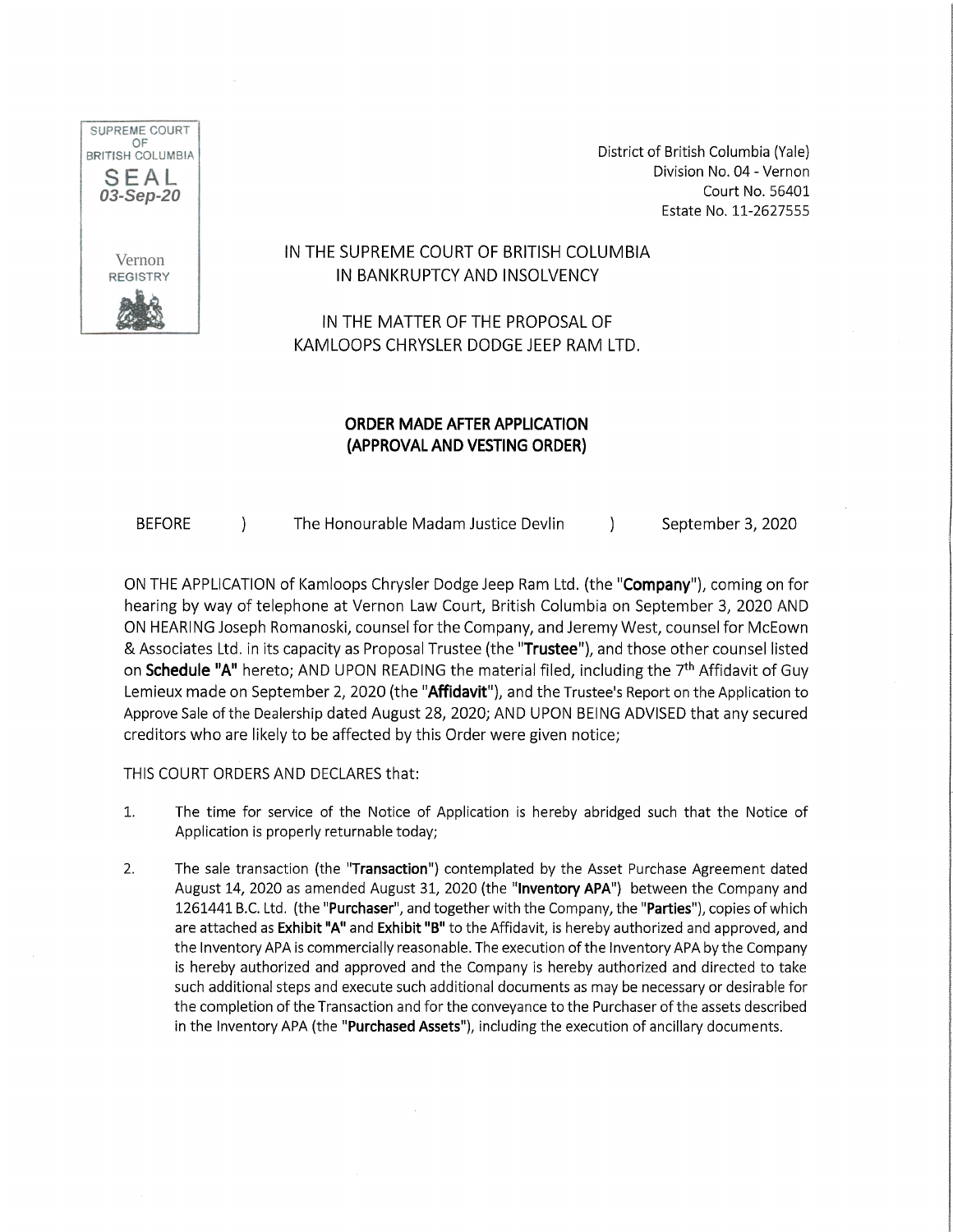- 3. Upon delivery by the Trustee to the Purchaser of a certificate substantially in the form attached as Schedule "B" hereto, the (the "Trustee's Certificate"), all of the Company's right, title and interest in and to the Purchased Assets shall vest absolutely in the Purchaser in fee simple, free and clear of and from any and all security interests (whether contractual, statutory or otherwise), hypothecs, mortgages, trusts or deemed trusts (whether contractual, statutory or otherwise), liens, executions, levies, charges, or other financial or monetary claims, whether or not they have attached or been perfected, registered or filed and whether secured, unsecured or otherwise (collectively, the "Claims") including, without limiting the generality of the foregoing: (i) all charges, security interests or claims evidenced by registrations pursuant to the Personal Property Security Act of British Columbia or any other personal property registry system; and (iii) those Claims listed on Schedule "C" hereto (all of which are collectively referred to as the "Encumbrances", which term shall not include the permitted encumbrances, easements and restrictive covenants listed on Schedule "D" hereto), and for greater certainty, this Court orders that all of the Encumbrances affecting or relating to the Purchased Assets are hereby expunged and discharged as against the Purchased Assets;
- 4. For the purposes of determining the nature and priority of Claims, the net proceeds from the sale of the Purchased Assets (the "Proceeds") shall stand in the place and stead of the Purchased Assets, and from and after the Closing Date, all Claims against the Purchased Assets shall attach to the Proceeds from the sale of the Purchased Assets with the same priority as they had with respect to the Purchased Assets immediately prior to the sale, as if the Purchased Assets had not been sold and remained in the possession or control of the person having had possession or control immediately prior to the sale.
- 5. The Trustee is to file with the Court a copy of the Trustee's Certificate forthwith after the respective delivery thereof.
- 6. The Proceeds shall be remitted to the Trustee and the Trustee is hereby authorized and directed to, in consultation with the Company, disburse from the Proceeds on the day of filing the Trustee's Certificate, or as soon thereafter as practicable, on behalf of the Company (collectively, the "Distributions"):
	- (a) an amount not exceeding \$160,000 in respect of the Company's obligations owing under or arising from the Inventory APA as closing costs and/or brokerage fees (the "Closing Obligations"),

and shall hold the balance in accordance with paragraph 4 herein.

- 7. Pursuant to Section 7(3)(c) of the Canada Personal Information Protection and Electronic Documents Act or Section 18(10)(o) of the Personal Information Protection Act of British Columbia, the Company is hereby authorized and permitted (but not directed) to disclose and transfer to the Purchaser all human resources and payroll information in the Company's records pertaining to the Company's past and current employees, including personal information of those employees listed in Schedule 7 to the Inventory APA. The Purchaser shall maintain and protect the privacy of such information and shall be entitled to use the personal information provided to it in a manner which is in all material respects identical to the prior use of such information by the Company.
- 8. Subject to the terms of the Inventory APA, possession of the Purchased Assets shall be delivered by the Company to the Purchaser upon the delivery of the Trustee's Certificate as contemplated in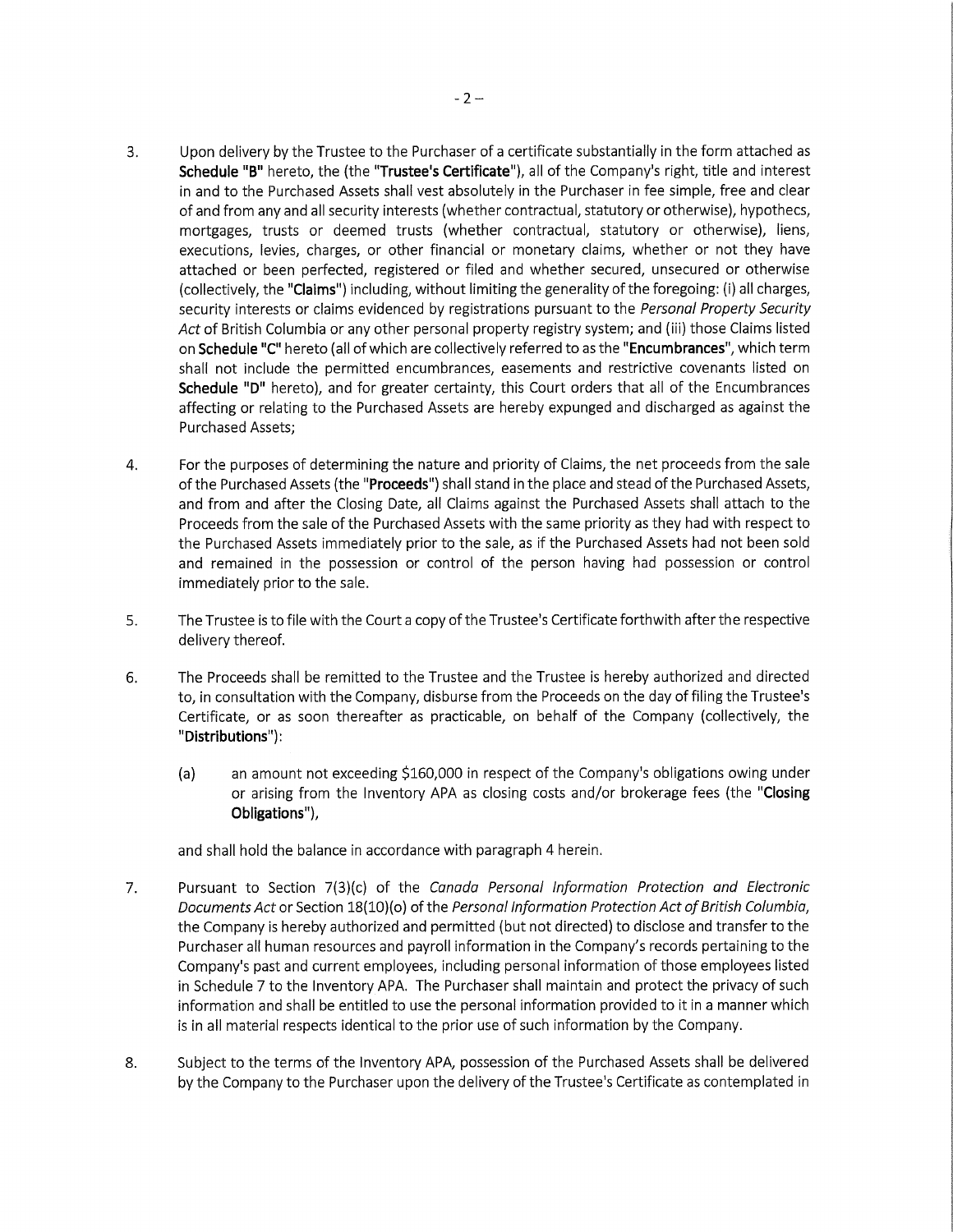paragraph 3 hereof, subject to any Permitted Encumbrances as set out in the Inventory APA and listed on Schedule "D".

- 9. The Company, with the consent of the Purchaser, shall be at liberty to extend the Closing Date to such later date as those parties may agree without the necessity of a further order of this Court, provided however that the Closing Date shall not be extended beyond September 9, 2020 without the prior written consent of BNS and Roynat;
- 10. Notwithstanding:
	- (a) these proceedings;
	- (b) any applications for a bankruptcy order in respect of the Company now or hereafter made pursuant to the Bankruptcy and Insolvency Act and any bankruptcy order issued pursuant to any such applications; and
	- (c) any assignment in bankruptcy made by or in respect of the Company,

the vesting of the Purchased Assets in the Purchaser pursuant to this Order shall be binding on any trustee in bankruptcy that may be appointed in respect of the Company and shall not be void or voidable by creditors of the Company, nor shall it constitute or be deemed to be a transfer at undervalue, fraudulent preference, assignment, fraudulent conveyance or other reviewable transaction under the Bankruptcy and Insolvency Act or any other applicable federal or provincial legislation, nor shall it constitute oppressive or unfairly prejudicial conduct pursuant to any applicable federal or provincial legislation.

- 11. THIS COURT HEREBY REQUESTS the aid and recognition of any court, tribunal, regulatory or administrative body, wherever located, to give effect to this Order and to assist the Company, the Purchaser and their agents in carrying out the terms of this Order. All courts, tribunals, regulatory and administrative bodies are hereby respectfully requested to make such orders and to provide such assistance to the Company, the Purchaser and their agents as may be necessary or desirable to give effect to this Order or to assist the Company, the Purchaser and their agents in carrying out the terms of this Order.
- 12. The Company or any other party have liberty to apply for such further or other directions or relief as may be necessary or desirable to give effect to this Order.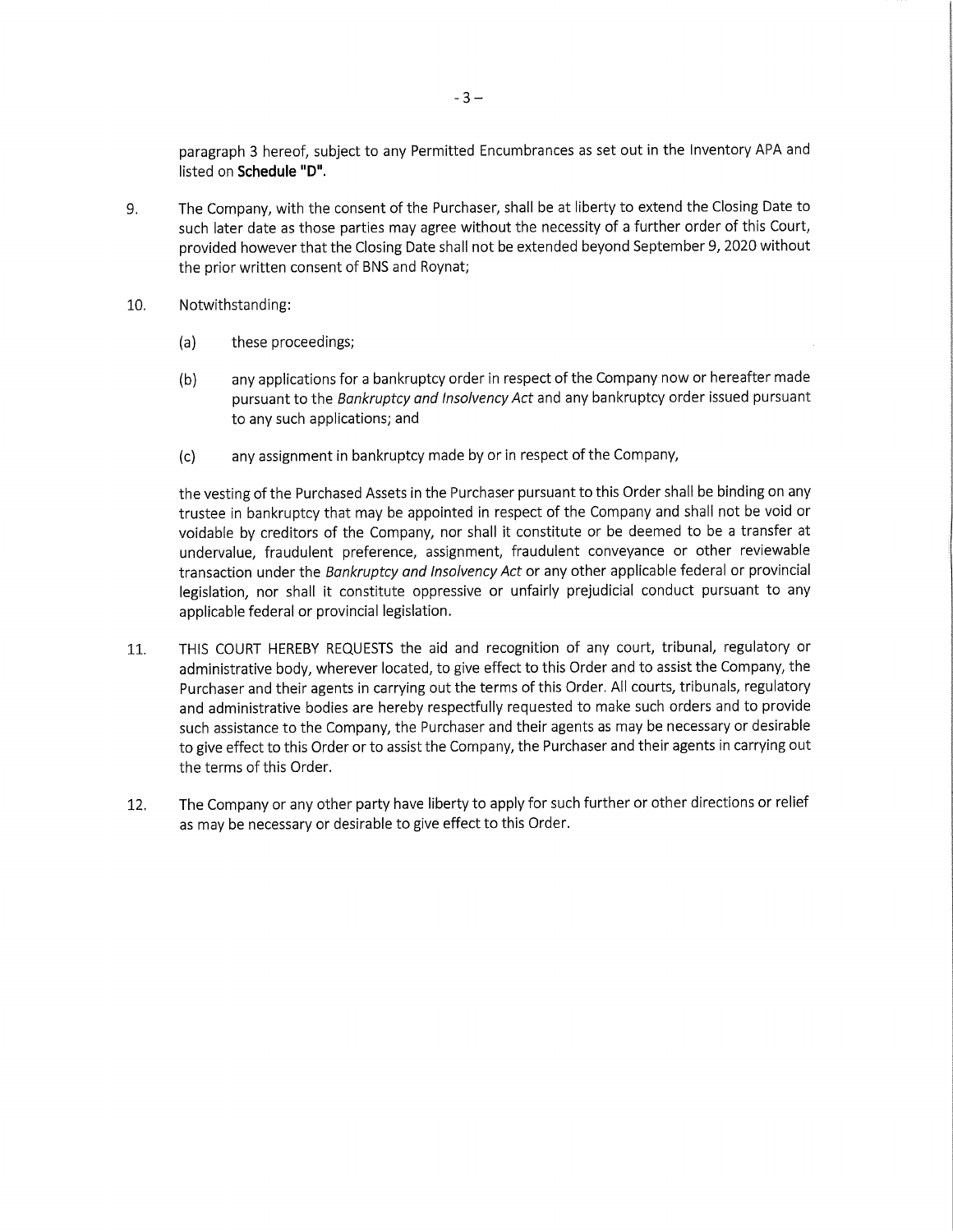13. Endorsement of this Order by counsel appearing on this application, other than counsel for the Company, is hereby dispensed with.

THE FOLLOWING PARTISS APPROVE THE FORM OF THIS ORDER AND CONSENT TO EACH OF THE ORDERS, IF ANY, TH<u>AT A</u>RE NOT INDICATED ABO<del>VE AS</del>,BEING BY CONSENT:

Joseph Romanoski, Counsel for the Company

By the Court. Devlin, J

Digitally signed by Marshall, Sheree

Registrar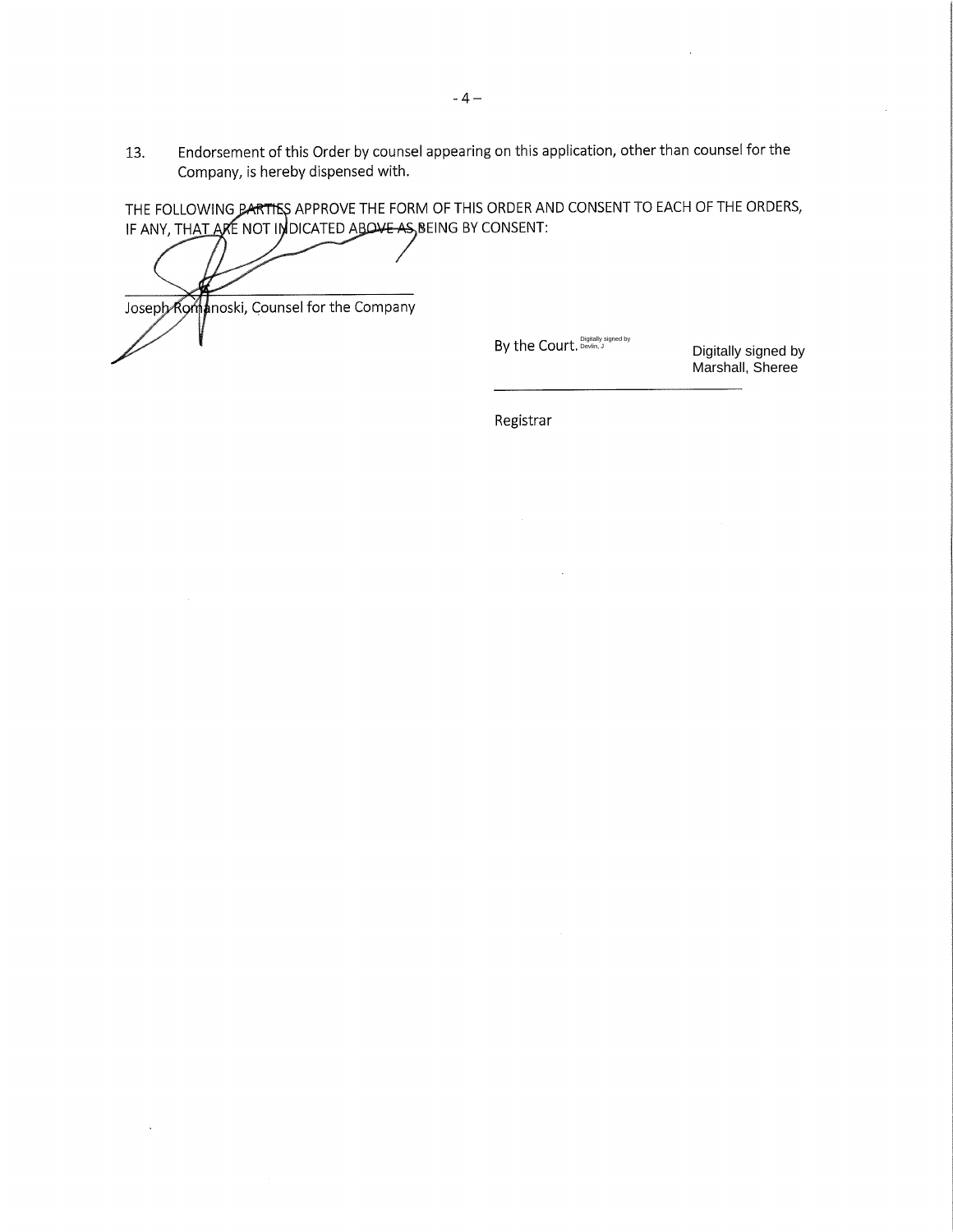## SCHEDULE "A"

List of Counsel

| Party                                          |
|------------------------------------------------|
| The Bank of Nova Scotia and Roynat             |
| The Proposal Trustee, McEown & Associates Ltd. |
|                                                |
|                                                |
|                                                |
|                                                |
|                                                |
|                                                |
|                                                |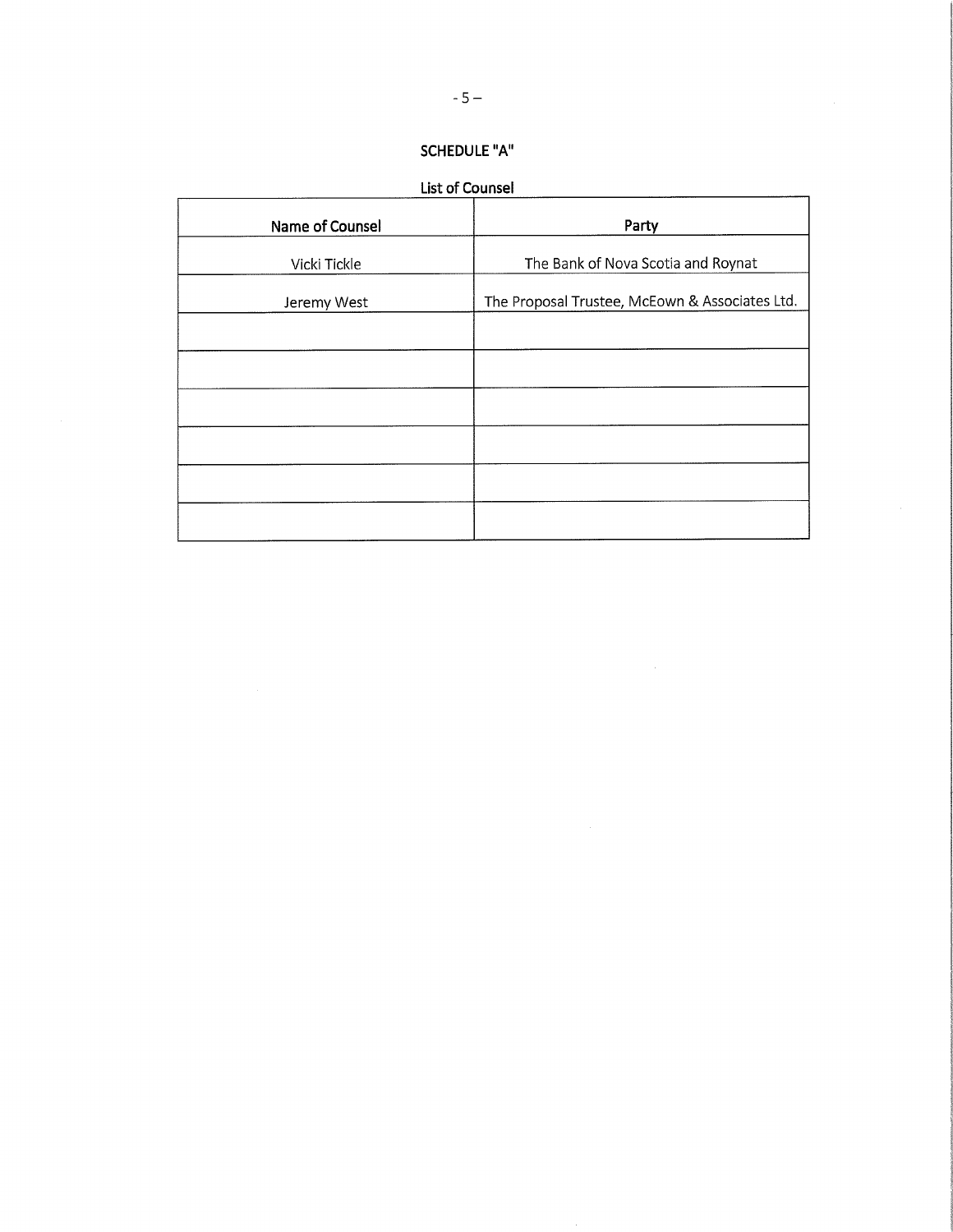District of British Columbia (Yale) Division No. 04 - Vernon Court No. 56401 Estate No. 11-2627555

### IN THE SUPREME COURT OF BRITISH COLUMBIA IN BANKRUPTCY AND INSOLVENCY

### IN THE MATTER OF THE PROPOSAL OF KAMLOOPS CHRYSLER DODGE JEEP RAM LTD.

#### TRUSTEE'S CERTIFICATE

1. Pursuant to an Order of the Court dated September 3, 2020 (the "Approval and Vesting Order"), the Court approved the Asset Purchase Agreement dated August 14, 2020 as amended on August 31, 2020 (the "Inventory APA") between Kamloops Chrysler Dodge Jeep Ram Ltd. (the "Company") and 1261441 B.C. Ltd. (the "Purchaser", and, collectively with the Company, the "Parties"), and ordered that all of the Company's right, title and interest in and to the Purchased Assets (as defined in the Approval and Vesting Order), vest in the Purchaser effective upon the delivery by McEown & Associates Ltd., in its capacity as the Company's Proposal Trustee of this certificate to the Purchaser confirming: (i) payment by the Purchaser and receipt by the Trustee of the Purchase Price in relation to the purchase by the Purchaser of the Purchased Assets; (ii) that the conditions to be complied with at or prior to the Closing as set out in [Article 9] of the Inventory APA have been satisfied or waived by the Company or the Purchaser, as applicable; and (iii) the purchase and sale of the Purchased Assets has been completed pursuant to the Inventory APA.

#### THE TRUSTEE HEREBY CERTIFIES as follows:

- 1. The Purchaser has paid and the Trustee has received the Purchase Price in relation to the purchase by the Purchaser of the Purchased Assets;
- 2. The conditions to be complied with at or prior to the Closing as set out in [Article 9] of the Inventory APA have been satisfied or waived by the Company or the Purchaser, as applicable; and

[REMAINDER OF PAGE INTENTIONALLY LEFT BLANK]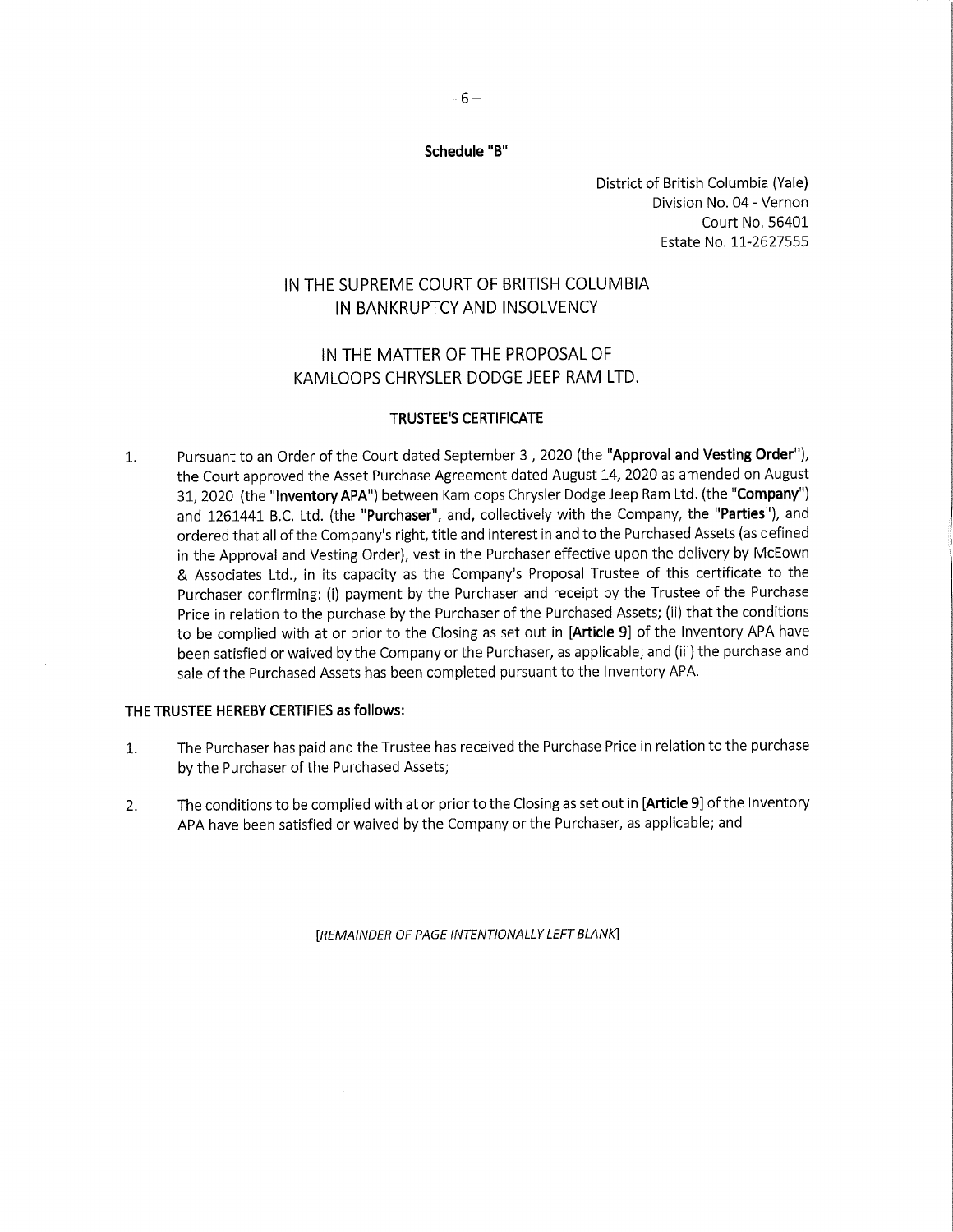3. The purchase and sale of the Purchased Assets has been completed pursuant to the Inventory APA.

DATED at the City of Vancouver, in the Province of British Columbia, this • day of • 2020

McEown & Associates, in its capacity as the Proposal Trustee of the Company and not in its personal or corporate capacity

BY:

John McEown Trustee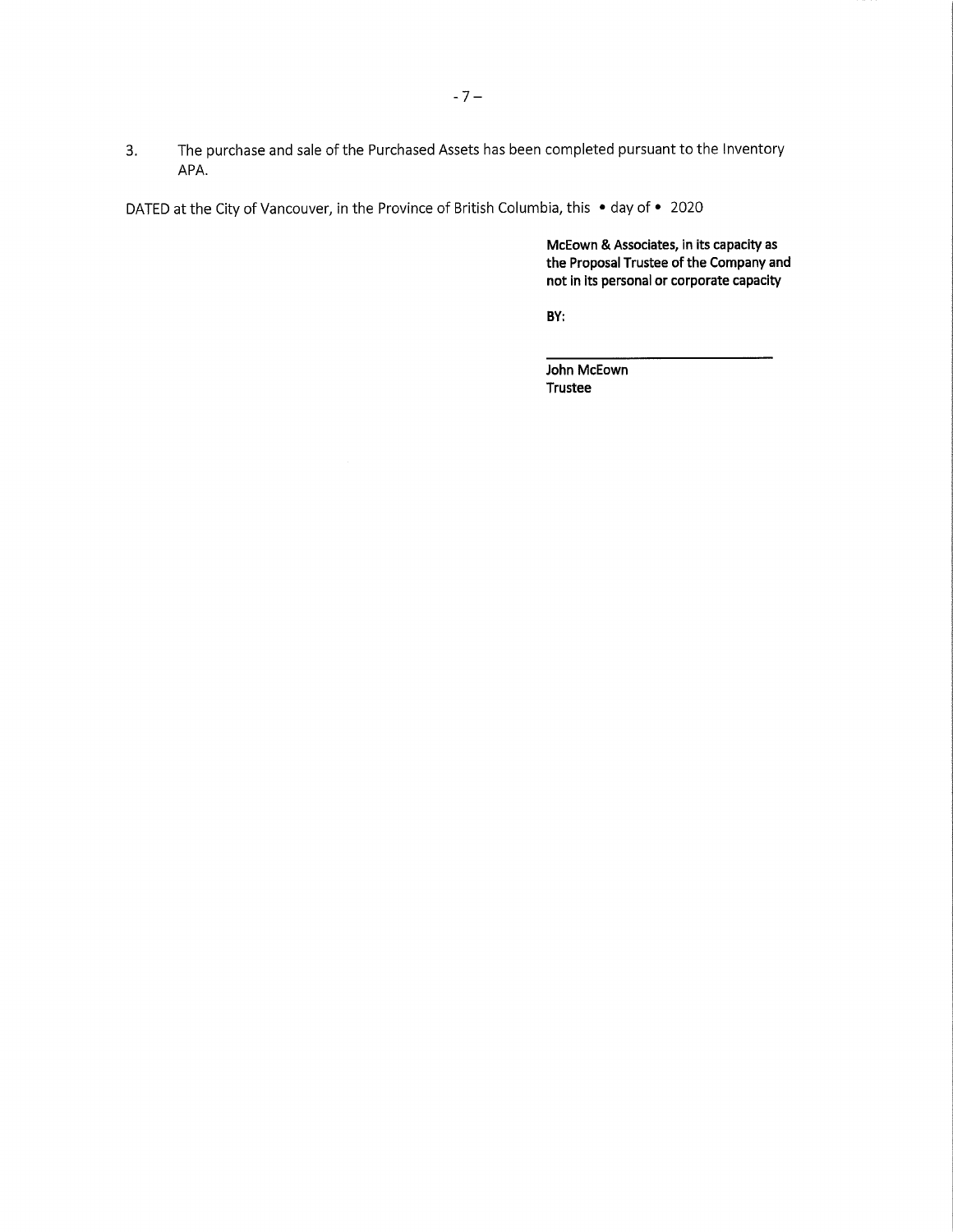# SCHEDULE "C"

**Encumbrances to be Discharged** 

[all Encumbrances other than the Permitted Encumbrances on Schedule D]

 $\bar{z}_k$ 

 $\bar{x}$